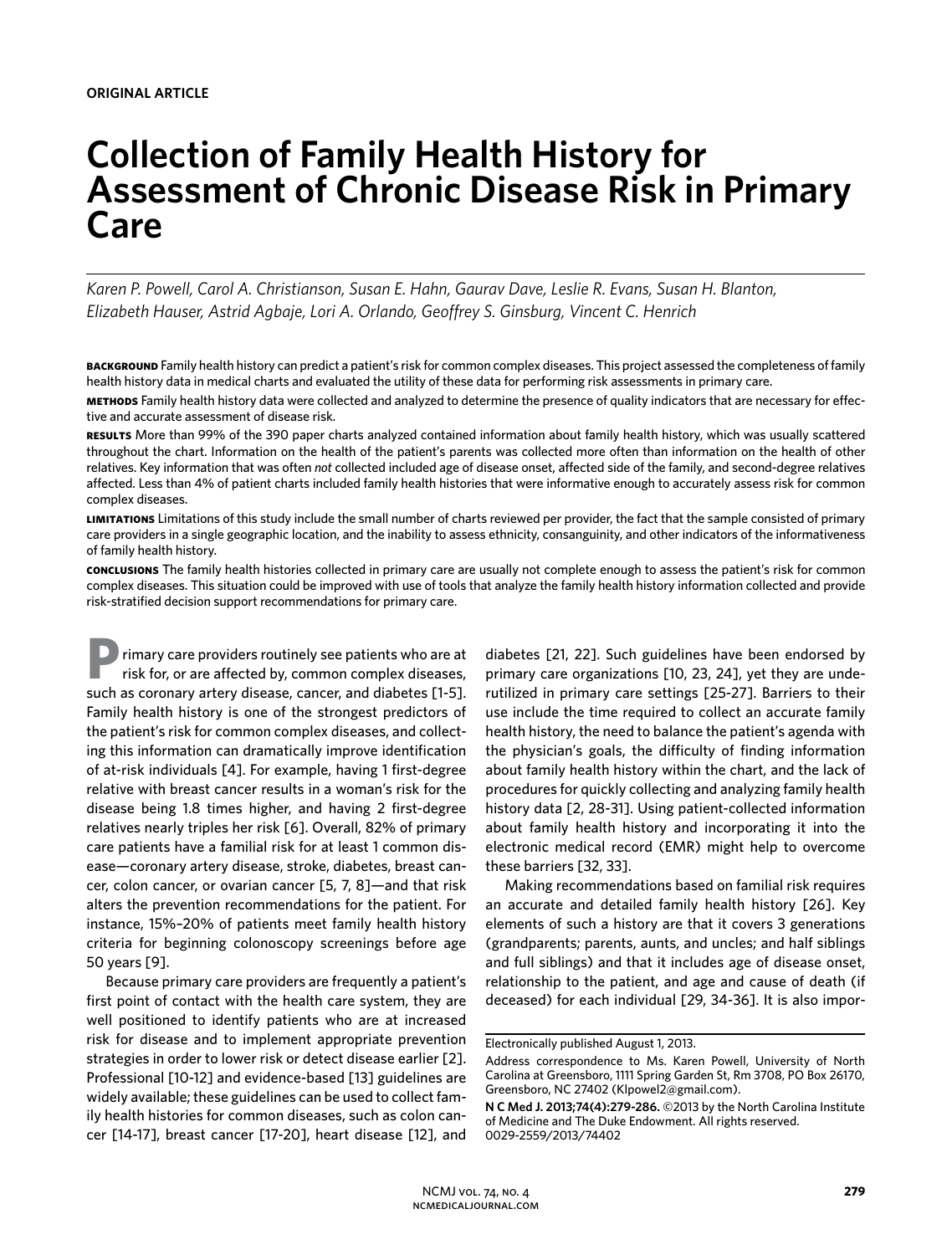tant that the family health history make note of common diseases that are *not* found in the family (a negative, or "unremarkable," family history) [34]. Although most primary care providers collect a family health history, the documented elements vary [25, 26, 31].

The primary goal of this study was to assess the completeness of family health history data in the medical charts of primary care providers and to evaluate the utility of these data for providing patient risk assessments. The chart review was performed in selected primary care practices in a midsized community in the Southern United States.

# **Methods**

Paper and EMR charts were reviewed in 1 internal medicine and 2 internal medicine/family medicine community-based practices serving patients with a range of socioeconomic and insurance statuses. The size of the practices ranged from 4 providers seeing 1,700 patients per month to 9 providers seeing 4,000 patients per month.

*Data instrument.* Our chart review checklist consists of 32 questions (including 14 multiple-choice questions, 9 dichotomous [yes/no] questions, and 9 fill-in-the-blank questions) and a chart on which the reviewer can circle whether particular types of information are "always," "sometimes," or "never" documented for various relatives. (See Appendix 1; online version only). The checklist is divided into sections dealing with the patient's demographics and personal health history, the patient's insurance, date(s) of personal and family health history collection, family health history data, and specialty referrals based on family health history. Fifteen of the questions on our checklist (marked with an asterisk) were adapted from the 2006 chart audit tool developed by the Michigan Department of Community Health's genomics team (D. Duquette, unpublished observations, 2012). Our checklist was piloted and modified to ensure that all of the necessary information would be obtained.

# **Appendix 1.**

#### **2009–2010 Baseline Family History Chart Review**

This appendix is available in its entirely in the online edition of this article. Please go to the NCMJ Web site http://www.ncmedicaljournal.com/ archives/?74402.

The checklist and methodology were approved by the institutional review boards of the University of North Carolina at Greensboro, Moses H. Cone Memorial Hospital, and the US Army Medical Research and Materiel Command.

*Sampling.* Administrators from each practice provided a list of patients with outpatient paper charts, sorted by physician and appointment date, who were seen for a new visit or well visit between May 1 and November 1, 2007. In order to draw from patients throughout the list, every third chart was reviewed, starting with the chart corresponding to a random digit provided by the Web site Random.org. At least 25 patient charts were reviewed for each provider. A chart was excluded if the patient was younger than 18 years or if the entire chart was not located onsite. Paper charts were abstracted by 2 genetic counselors between December 2008 and April 2010. Because 1 practice converted to an EMR system in 2010, an additional list of patients with outpatient EMR charts was provided; 2 study coordinators and the project director reviewed every other chart in this list in July and August of 2012. No identifying information was recorded, and standardized criteria for answering questions and interpreting family health histories were applied to reduce interobserver variability. Data quality was assessed by a genetics counselor who reviewed entries to correct errors. All data were analyzed in September 2012.

*Statistical analysis.* Abstracted data were entered into REDcap (Research Electronic Data Capture), a secure online survey and database storage tool. IBM SPSS Statistics software (version 19) was used for statistical analysis and reporting. Descriptive statistics were used to characterize the demographic characteristics of the patients and the health care providers and the characteristics of family health history collection.

To determine whether the family health history was informative enough to perform risk stratification and to alter a patient's recommendations for prevention, this study used a set of quality indicators, which were subdivided by whether or not any of the patient's family members were deceased. These quality indicators included: whether the family health history was updated during subsequent visits, whether a negative family health history was mentioned (eg, "no family health history of cancer"), whether the sex of affected relatives was noted, whether the age of the affected relative at disease onset was noted, and whether the affected relative's lineage was noted (ie, whether the affected relative was on the maternal or paternal side of the family). Two additional quality indicators were used to assess family health history when at least 1 relative had died: the cause of death and the deceased relative's age at death. Because each quality indicator is needed to perform an accurate risk assessment, family health histories were deemed highly informative (of high quality) only when the chart contained all 5 quality indicators (if the chart made no mention of any relative being deceased) or all 7 quality indicators (if any relative was deceased).

# **Results**

A total of 399 paper charts and 100 EMR charts were abstracted and entered into REDcap. Data from the paper charts were cleaned and corrected when necessary, resulting in the removal of 9 records.

# *Patient and Physician Characteristics*

Physician characteristics are presented in Table 1, and patient characteristics are presented in Table 2. The median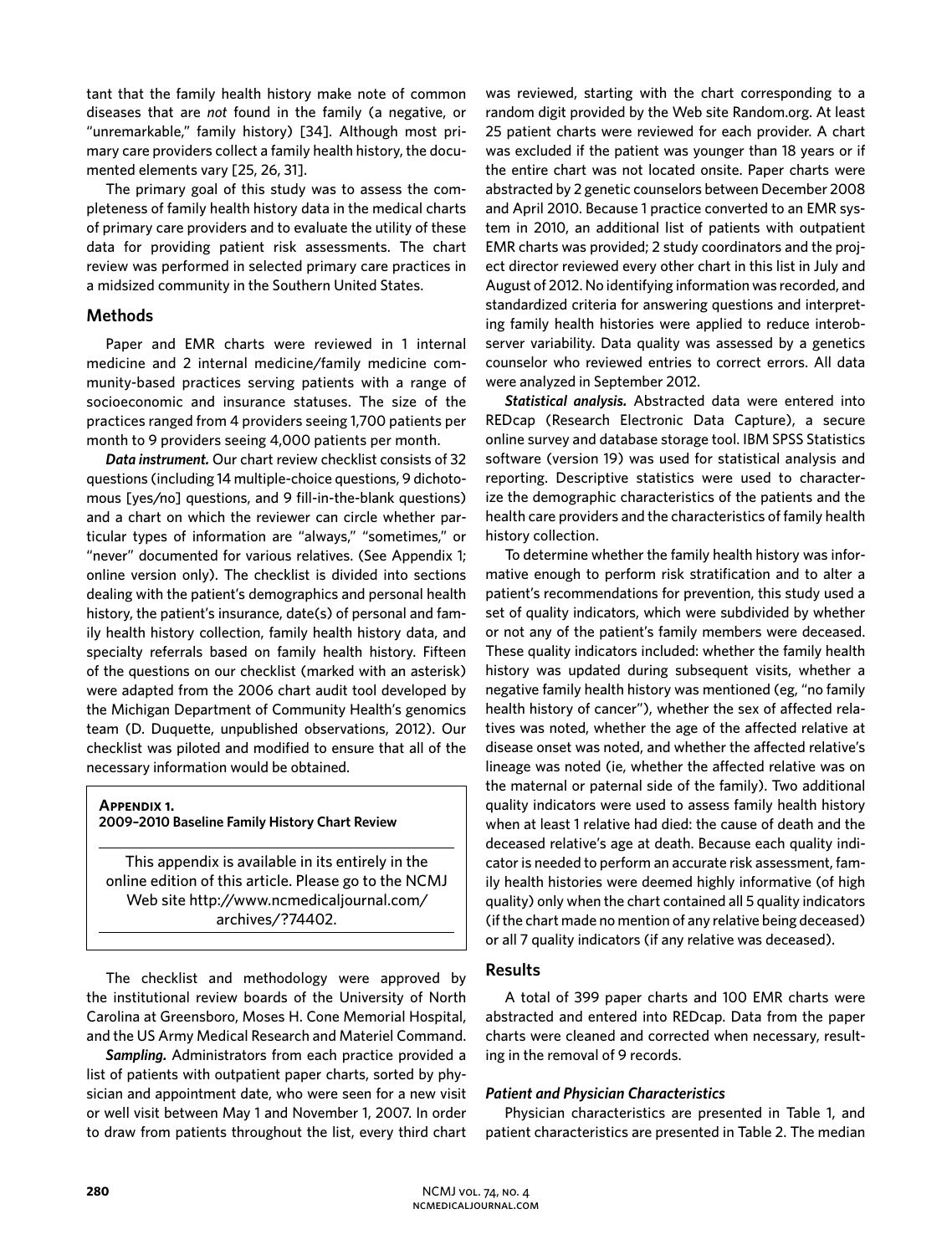| TABLE 1.<br><b>Characteristics of Providers Whose Patient</b><br>Charts Were Reviewed $(N = 16)$ |                         |  |  |  |
|--------------------------------------------------------------------------------------------------|-------------------------|--|--|--|
| Characteristic                                                                                   | Number of providers (%) |  |  |  |
| Sex                                                                                              |                         |  |  |  |
| Male                                                                                             | 4(25.0)                 |  |  |  |
| Female                                                                                           | 12 (75.0)               |  |  |  |
| Years in practice                                                                                |                         |  |  |  |
| ≤21 years                                                                                        | 8 (50.0)                |  |  |  |
| >21 years                                                                                        | 8(50.0)                 |  |  |  |
| <b>Medical specialty</b>                                                                         |                         |  |  |  |
| Family medicine                                                                                  | 7(43.8)                 |  |  |  |
| Internal medicine                                                                                | 9(56.3)                 |  |  |  |
| Race                                                                                             |                         |  |  |  |
| White                                                                                            | 13 (81.3)               |  |  |  |
| Asian                                                                                            | 2 (12.5)                |  |  |  |
| Hispanic                                                                                         | 1(6.3)                  |  |  |  |

patient age was 53 years. The most commonly noted diseases were cardiovascular disease (CVD) and cancer. In personal disease histories, hypercholesterolemia was the most frequently mentioned type of CVD; it was noted in the charts of 180 (76.3%) of the 236 patients with CVD. Nonmelanoma skin cancer was the most commonly noted form of cancer; it was reported in 27 (55.1%) of the 49 patients with cancer. The average number of years a patient had been seen in the practice was 9.76 ( $\pm$ 8.38) years, and the median length of time a patient had been seen in the practice was 8 years.

# *Family Health History Within Paper Charts*

*Location.* More than 99% of paper charts contained some family health history data, which was scattered over several areas of the chart. In 306 of the 390 charts (78.5%), family health history was located in the physician's notes. In 280 (71.8%) of the charts, the family health history was found on the patient's self-completed intake form; in 97 charts (24.9%), it was on the front summary page of the chart; in 63 charts (16.2%) it was found in the consult notes; in 16 charts (4.1%) it was found in a note from the patient; and in 1 (0.3%) of the charts, it was found in a nurse's note. Frequently, family health history was noted separately in 2 places. None of the examined charts contained a family health history in pedigree format.

*Relatives assessed.* When we looked at the health history of affected family members, we found that the health history of the patient's parents was documented in 339 (86.9%) of 390 charts, while only about half as many charts (168 [43.1%]) contained the health history of siblings. Only 131 charts (33.6%) contained the health history of grandparents; 67 charts (17.2%) contained the health history of aunts or uncles; and 32 charts (8.2%) contained the health history of children.

*Diseases collected.* A total of 390 charts were reviewed to assess whether the patient's family health history mentioned either the presence of a disease (positive history) or the absence of a disease (negative history); we looked for diseases such as CVD, cancer, stroke, diabetes mellitus, arthritis, or depression. For example, more than three-quarters of charts had a positive family history of CVD, whereas only 23.3% of the charts mentioned the absence of CVD in the family health history. Table 3 shows the diseases and conditions for which data were collected. Table 4 shows the number and proportion of charts that recorded each of the quality indicators mentioned previously; these quality indicators are also discussed below.

*Quality indicators.* One quality indicator is whether the family health history has been updated. After an initial visit, the number of years before the first family health history was recorded in a patient's chart ranged from 0 to 32 years, with a median of 0.0 and an interquartile range of 1.00. On average, the most recent family health history had been collected or updated within the past 0.18 years (standard deviation = 1.06). Of the 390 charts reviewed, 287 charts (73.6%) had been updated; 180 (62.7%) of the these charts had all updated changes, 53 (18.5%) of them had some updated changes, and 54 charts (18.8%) indicated that patients had been asked about updates but no changes had been made.

| TABLE 2.<br><b>Characteristics of Patients Whose Charts Were</b> |                        |  |  |
|------------------------------------------------------------------|------------------------|--|--|
| Reviewed $(N = 390)$                                             |                        |  |  |
| Characteristic                                                   | Number of patients (%) |  |  |
| Sex                                                              |                        |  |  |
| Female                                                           | 200 (51.3)             |  |  |
| Male                                                             | 187 (47.9)             |  |  |
| Missing data                                                     | 3(0.8)                 |  |  |
| Race                                                             |                        |  |  |
| White                                                            | 251 (64.3)             |  |  |
| African American                                                 | 59 (15.1)              |  |  |
| Hispanic                                                         | 4(1.0)                 |  |  |
| Asian                                                            | 4(1.0)                 |  |  |
| Other                                                            | 4(1.0)                 |  |  |
| Missing data                                                     | 68 (17.6)              |  |  |
| Type of insurance                                                |                        |  |  |
| Commercial                                                       | 269 (68.9)             |  |  |
| Medicare                                                         | 54 (13.8)              |  |  |
| Medicaid                                                         | 4(1.0)                 |  |  |
| Self-pay                                                         | 1(0.2)                 |  |  |
| Unable to determine                                              | 55 (14.1)              |  |  |
| Missing data                                                     | 7(1.7)                 |  |  |
| <b>Medical conditions</b>                                        |                        |  |  |
| Cardiovascular diseases                                          | 236 (60.5)             |  |  |
| Hypercholesterolemia                                             | 180 (46.1)             |  |  |
| Hypertension                                                     | 157 (40.2)             |  |  |
| Other cardiovascular diseases                                    | 28 (7.1)               |  |  |
| Cancer                                                           | 49 (12.5)              |  |  |
| Skin cancer                                                      | 27 (6.9)               |  |  |
| <b>Breast cancer</b>                                             | 11(2.8)                |  |  |
| Prostate cancer                                                  | 6(1.5)                 |  |  |
| Other type of cancer                                             | 5(1.2)                 |  |  |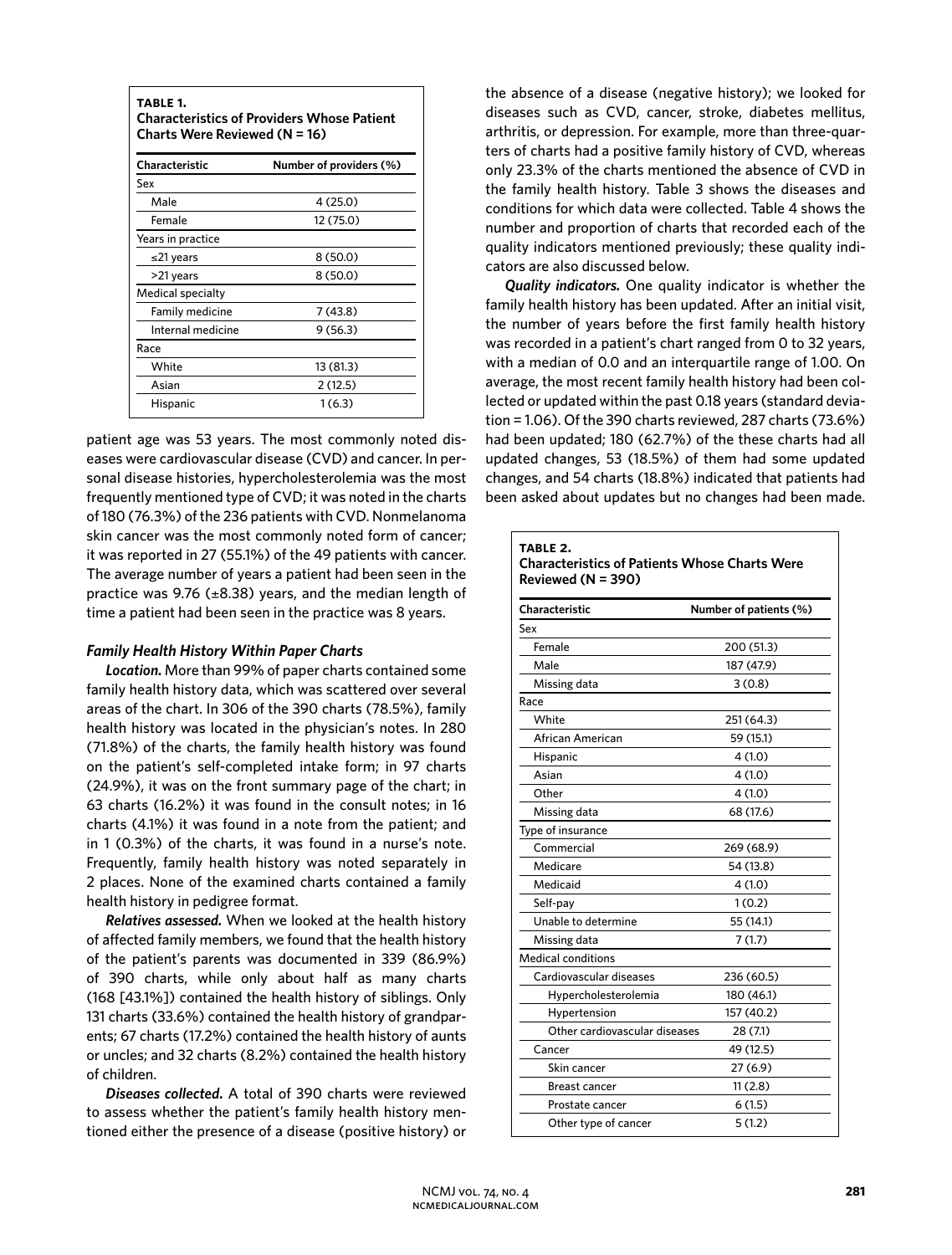| <b>Medical conditions of relatives</b> | <b>Charts with positive FHH</b><br>Number of charts (%) | <b>Charts with negative FHH</b><br>Number of charts (%) |
|----------------------------------------|---------------------------------------------------------|---------------------------------------------------------|
| Cardiovascular diseases                | 338 (86.7)                                              | 91 (23.3)                                               |
| Hypertension                           | 242 (62.0)                                              | 22(5.6)                                                 |
| Heart attack                           | 150 (38.4)                                              | 10(2.5)                                                 |
| Hypercholesterolemia                   | 69 (17.6)                                               | 4(1.1)                                                  |
| Cancer                                 | 266 (68.2)                                              | 195 (50.0)                                              |
| Breast cancer                          | 83 (21.2)                                               | 34(8.8)                                                 |
| Colon cancer                           | 67 (17.2)                                               | 62 (15.9)                                               |
| Lung cancer                            | 64 (16.4)                                               | 0(0)                                                    |
| Stroke                                 | 71 (18.2)                                               | 4(1.1)                                                  |
| Other conditions                       |                                                         |                                                         |
| Diabetes                               | 200 (51.2)                                              | 48 (12.4)                                               |
| Arthritis                              | 71 (18.2)                                               | 14 (3.6)                                                |
| Depression                             | 39 (10.0)                                               | 12 (3.1)                                                |

Of the histories that were being taken for the first time, 37 (66.1%) were for patients who were new to the practice.

Another quality indicator is whether a negative family health history is reported. Almost half (173 [44.4%]) of the charts explicitly recorded a generalized negative statement regarding family health history for a specific disease or disease group (eg, "family history negative for cancer").

A third quality indicator is whether the sex of the affected relative is reported in the family health history. In 366 (93.8%) of the charts, a positive family history of a specific disease or disease group was noted. In these charts, the sex of the affected relative was the most frequently collected quality indicator, having been specified in 356 (91.2%) of the charts reviewed. In some cases, the sex of the affected relative was known because of the words used to describe the relative (ie, aunt, uncle, mother, father, sister, brother). The sex of the affected relative was noted in 92% of the instances in which the relative was a parent, aunt, uncle, sibling, or grandparent. The sex of the affected relative was noted in only 3 (17.6%) of the instances in which the relative was a cousin and in only 6 (24.0%) of the instances in which the individual was described as a "relative."

Age at disease onset for an affected relative was the least frequently collected quality indicator, having been collected in only 71 (18.2%) of the 366 family health histories that recorded a positive family history. Specifically, age of disease onset was documented in family health histories for 11 (6.6%) of the siblings mentioned, 14 (10.8%) of the grandparents mentioned, 4 (6.3%) of the aunts or uncles mentioned, and 50 (14.8%) of the parents mentioned.

The fifth quality indicator for a family health history is whether the lineage of the affected relative is reported. Of the 366 family health histories that recorded a positive family history, 255 (69.7%) did not include information about the lineage (ie, maternal or paternal side) of affected family members (Table 4). More than half of the 366 charts (233 [63.7%]) did not mention an affected second-degree relative, and 44 charts did not mention an affected first-degree relative.

If the family health history includes mention of deceased relatives, then 2 additional quality indicators should be evaluated: age at death and cause of death. A deceased relative was documented in 227 (62.0%) of the 366 records with a positive family health history. In 172 (75.8%) of those 227 records, the affected relative's age at death was recorded, either for all deceased relatives (94/227 [41.4%]) or for some of them (78/227 [34.4%]). Of the 227 charts that noted a deceased relative, 213 (93.8%) listed the cause of death, either for all deceased relatives (165/227 [72.7%]) or for some of them (48/227 [21.1%]).

*Quality of family health history.* Less than 4% of patients had family health histories that could be used to perform a risk assessment. The group of 227 family health histories that mentioned a deceased relative included more "moderately informative" histories and fewer "less informative" histories than did the group of family histories that did not include mention of any deceased relatives (Table 4). The number of quality indicators present in each group is shown in Table 4, and Table 5 shows the number of charts in which each of the first 5 quality indicators was reported. Among the charts that did not mention any deceased relative, 61 charts included 4 of the 5 quality indicators; the indicators that were most frequently absent were the age of the affected relative (missing in 28 [45.9%] of the charts), negative family health history information (missing in 16 [26.2%] of the charts), and the lineage of the affected relative (missing in 15 [24.6%] of the charts). Similar results were observed for the charts that mentioned one or more deceased relatives.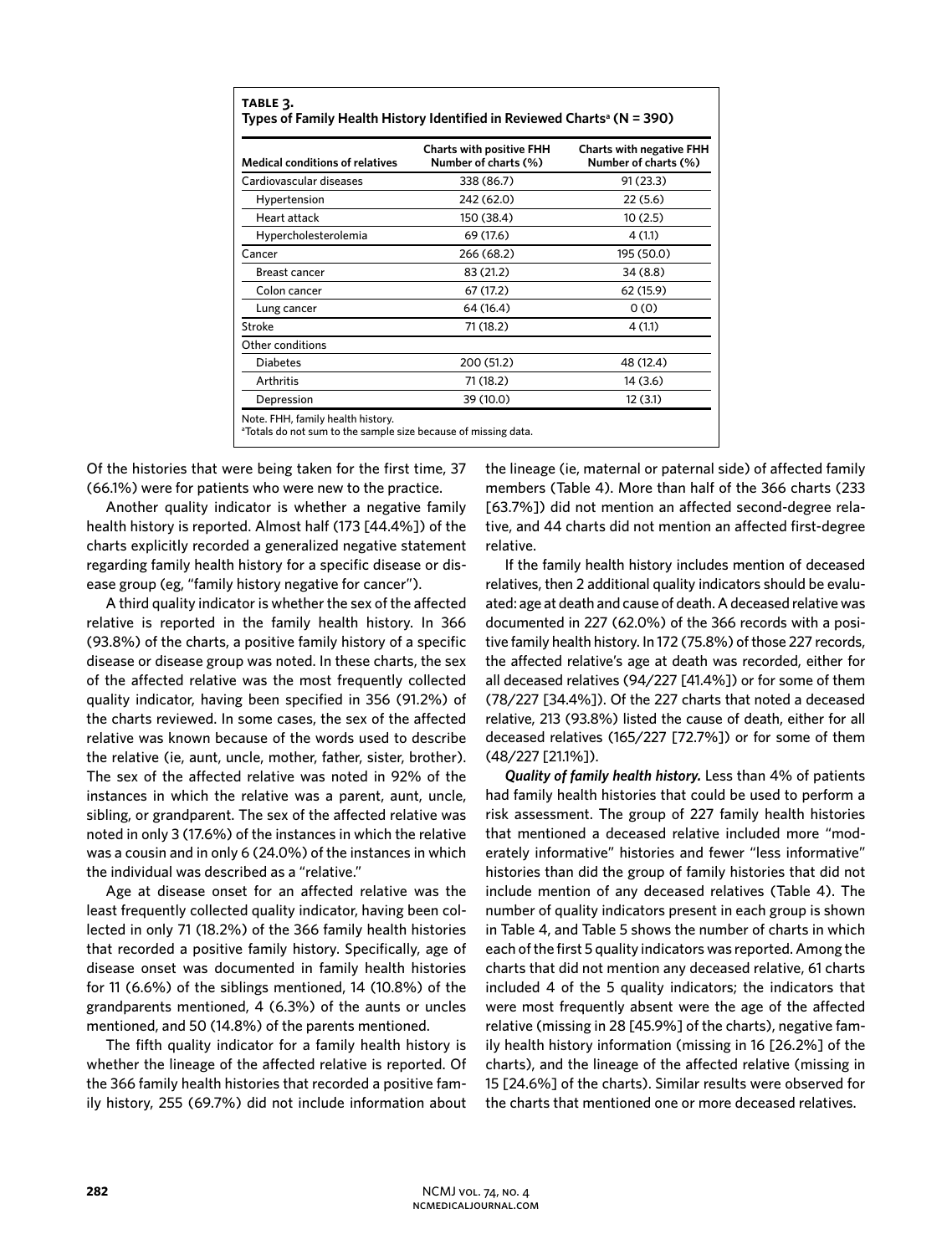|                                          | All charts $(N = 390)$ | <b>Charts with FHH</b><br>that do not mention<br>deceased relatives<br>$(n = 163)$ | <b>Charts with FHH</b><br>that do mention<br>deceased relatives<br>$(n = 277)$ |  |
|------------------------------------------|------------------------|------------------------------------------------------------------------------------|--------------------------------------------------------------------------------|--|
| Characteristic                           | Number of charts (%)   | Number of charts (%)                                                               | Number of charts (%)                                                           |  |
| <b>FHH</b> status                        |                        |                                                                                    |                                                                                |  |
| Updated                                  | 287 (73.5)             | 92 (56.4)                                                                          | 186 (81.9)                                                                     |  |
| Not updated                              | 91 (23.3)              | 49 (30.0)                                                                          | 38 (16.7)                                                                      |  |
| Missing data                             | 12(3.2)                | 22 (13.6)                                                                          | 3(1.4)                                                                         |  |
| Negative FHH                             |                        |                                                                                    |                                                                                |  |
| Recorded                                 | 173 (44.3)             | 70 (42.9)                                                                          | 92 (40.5)                                                                      |  |
| Not recorded                             | 213 (54.6)             | 71 (43.5)                                                                          | 135 (59.5)                                                                     |  |
| Missing data                             | 4(1.1)                 | 22 (13.6)                                                                          | 0(0)                                                                           |  |
| Affected relative <sup>®</sup>           |                        |                                                                                    |                                                                                |  |
| Recorded                                 | 366 (93.8)             | 135 (82.8)                                                                         | 226 (99.6)                                                                     |  |
| Not recorded                             | 24 (6.2)               | 6(3.6)                                                                             | 1(0.4)                                                                         |  |
| Missing data                             | 0(0)                   | 22 (13.6)                                                                          | 0(0)                                                                           |  |
| Sex of affected relative                 |                        |                                                                                    |                                                                                |  |
| Recorded                                 | 356 (91.2)             | 129 (79.1)                                                                         | 222 (97.8)                                                                     |  |
| Not recorded                             | 10(2.5)                | 12 (7.3)                                                                           | 5(2.2)                                                                         |  |
| Missing data                             | 24 (6.3)               | 22 (13.6)                                                                          | 0(0)                                                                           |  |
| Affected relative's age at disease onset |                        |                                                                                    |                                                                                |  |
| Recorded                                 | 71 (18.2)              | 27 (16.5)                                                                          | 44 (19.3)                                                                      |  |
| Not recorded                             | 256 (65.6)             | 108 (66.2)                                                                         | 182 (80.1)                                                                     |  |
| Missing data                             | 63 (16.2)              | 28 (17.3)                                                                          | 1(0.6)                                                                         |  |
| Lineage of affected relative             |                        |                                                                                    |                                                                                |  |
| Recorded                                 | 111 (28.4)             | 50 (30.6)                                                                          | 58 (25.6)                                                                      |  |
| Not recorded                             | 255 (65.3)             | 91 (55.2)                                                                          | 169 (74.4)                                                                     |  |
| Missing data                             | 24 (6.3)               | 22 (14.2)                                                                          | 0(0)                                                                           |  |
| Cause of death of affected relative      |                        |                                                                                    |                                                                                |  |
| Recorded                                 | NA                     | NA                                                                                 | 213 (93.8)                                                                     |  |
| Not recorded                             | <b>NA</b>              | <b>NA</b>                                                                          | 14 (6.2)                                                                       |  |
| Age of affected relative at death        |                        |                                                                                    |                                                                                |  |
| Recorded                                 | NA                     | NA.                                                                                | 172 (75.8)                                                                     |  |
| Not recorded                             | NA                     | <b>NA</b>                                                                          | 55 (24.2)                                                                      |  |
| Number of quality indicators present     |                        |                                                                                    |                                                                                |  |
| 0                                        | 2(0.6)                 | 2 (1.5)                                                                            | 0(0)                                                                           |  |
| 1                                        | 37 (10.2)              | 14 (10.4)                                                                          | 2(0.9)                                                                         |  |
| $\overline{2}$                           | 119 (32.9)             | 41 (30.4)                                                                          | 6(2.7)                                                                         |  |
| 3                                        | 131 (36.2)             | 49 (36.3)                                                                          | 32 (14.3)                                                                      |  |
| 4                                        | 61 (16.9)              | 26 (19.3)                                                                          | 86 (38.6)                                                                      |  |
| 5                                        | 12(3.3)                | 3(2.2)                                                                             | 65 (29.1)                                                                      |  |
| 6                                        | NA                     | ΝA                                                                                 | 24 (10.8)                                                                      |  |
| 7                                        | NA                     | NA                                                                                 | 8(3.6)                                                                         |  |
| Quality of FHH                           |                        |                                                                                    |                                                                                |  |
| Not informative <sup>b</sup>             | 2(0.6)                 | 2(1.5)                                                                             | 0(0)                                                                           |  |
| Less informative <sup>c</sup>            | 156 (43.0)             | 55 (40.7)                                                                          | 40 (18.0)                                                                      |  |
| Moderately informative <sup>d</sup>      | 192 (53.1)             | 75 (55.6)                                                                          | 175 (78.4)                                                                     |  |
| Highly informative <sup>e</sup>          | 12(3.3)                | 3(2.2)                                                                             | 8(3.6)                                                                         |  |

Note. FHH, family health history; NA, not applicable.

"Not recorded" means a characteristic was not asked about or was not checked in the chart; "missing data" means data is completely missing from the dataset.

<sup>a</sup>Not included as an indicator of quality.

**Pedigrees were labeled "not informative" if they contained none of the quality indicators.** 

c Pedigrees were labeled "less informative" if they did not mention any deceased relatives and contained 1–2 quality indicators, or if they did mention a deceased relative and contained 1–3 quality indicators.

d Pedigrees were labeled "moderately informative" if they did not mention any deceased relatives and contained 3–4 quality

indicators, or if they did mention a deceased relative and contained 4–6 quality indicators. e Pedigrees were labeled "highly informative" if they did not mention any deceased relatives and contained 5 quality

indicators, or if they did mention a deceased relative and contained 7 quality indicators.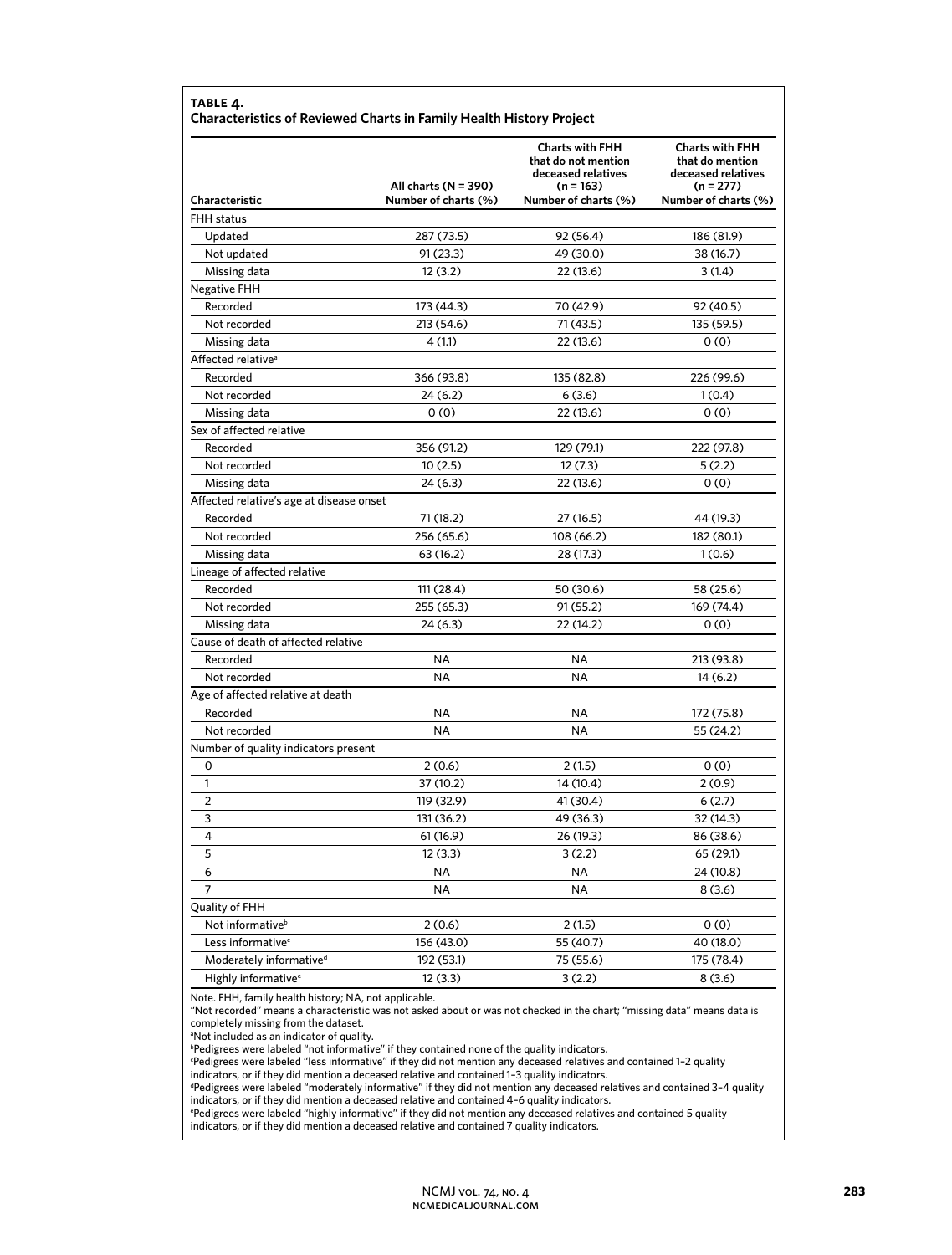#### **table 5.**

**Number of Charts Containing Each Type of Quality Indicator, Cross-Tabulated with the Number of Quality Indicators Present in the Chart (Number of Charts = 390)**

| <b>Quality indicator</b>                             | Number of indicators present |                |     |    |                   |
|------------------------------------------------------|------------------------------|----------------|-----|----|-------------------|
|                                                      |                              | $\overline{2}$ | з   | 4  | 5                 |
| FHH status updated                                   | 3                            | 91             | 112 | 59 | 12                |
| Negative family history<br>recorded                  | 2                            | 20             | 82  | 45 | 12                |
| Sex of affected relative<br>recorded                 | 32                           | 116            | 131 | 61 | $12 \overline{ }$ |
| Affected relative's age at<br>disease onset recorded | Ο                            | 3              | 23  | 33 | $12 \overline{ }$ |
| Lineage of affected relative<br>recorded             |                              | я              | 45  | 46 | 12                |

Totals do not sum to the sample size because of missing data.

#### *Family Health History Within EMRs*

Out of 100 EMR charts, 97 (97%) documented some amount of family health history. No patient had a structured 3-generation pedigree. Interestingly, the EMR's family health history collection tool was not utilized for any of the charts we reviewed. In all cases, family health history was recorded in the free text section of the clinic note or on the patient intake form, and family health history was included for only a select few relatives.

## **Discussion**

The inability to use family health histories in primary care poses a barrier to the practice of genomic medicine and limits physicians' ability to achieve benchmarks set by programs such as Healthy People 2020 [37]. Several problems were encountered with the charts analyzed in this study, including a lack of uniformity in the collection methods, variations in the location within the chart where family health history information was reported, and missing information about essential elements of the family health history (as presented in Tables 4 and 5). Without all of these elements, an adequate risk assessment cannot be performed.

Family health histories that included information about deceased relatives were more likely to be "moderately informative" than were those without any mention of deceased relatives. The algorithm used to assess the quality of the family health histories for the deceased-relative group included 2 additional indicators (age at death and cause of death of the affected relative). More than two-thirds of the family health histories in the deceased-relative group recorded these 2 indicators, thereby raising the mean quality of the family health histories and the quality of the information. It may be that when the death of an affected relative is recorded in a family health history, health care providers are more likely to seek details on the age at death and cause of death.

Although more than 97% of family health histories were updated, almost 23% contained incomplete information. Missing information included information that was previously collected but was not brought forward during subsequent visits and was thus lost. Some new EMR programs have addressed this problem.

In 80%–90% of the charts we reviewed, the age at diagnosis of an affected relative was never mentioned. Diagnosis of, or death from, a disease at an earlier age than expected can indicate a hereditary form of disease and is included in clinical algorithms to evaluate a patient's disease risk [13, 14, 19, 38]. Thus, there is a need for greater awareness about the importance of age at diagnosis for risk assessment. Age at diagnosis is particularly important when using family health history to identify those most at risk for heart disease and cancer, the 2 leading causes of death in the United States [39]. Interestingly, using an EMR did not increase the amount or quality of information collected by the practitioner. Because EMRs presently do not prompt the physician to collect all of the elements necessary for an assessment of disease risk based on family health history, it remains uncertain whether family health histories will be fully utilized for these widespread diseases.

The family health histories of cancer documented in these charts resemble those found in other studies [5, 31]. The vast majority of patient charts had a documented positive family health history; in more than 45% of cases, however, diseases that were not found in the family (ie, negative family history) were not explicitly mentioned. If a negative family history was mentioned by a consulting physician, it typically was not updated in the primary care provider's chart and was not considered when assessing the patient's risk for disease. Documentation of a negative family health history is almost as important as documentation of a positive family health history, and primary care providers may benefit from greater awareness of its value for interpreting family health history data [34].

Several studies have estimated the chance of having an increased risk for disease on the basis of the family health history taken by the patient's primary care provider [7, 8]. Based on the estimated frequency of at-risk patients seen in previous studies, we would have expected approximately 180 individuals in this study to have a family health history that established a strong or moderate risk for breast and ovarian cancer or colon cancer, which would suggest the need for referral to a genetic specialist. However, no such referrals were made. Although patients were sometimes referred to a specialist, such as an oncologist or a gastroenterologist, charts rarely mentioned that a patient was at high risk for disease based on family health history; this is probably because such an evaluation would be time-consuming and difficult for the primary care provider, even if the family health history were accurate and complete. Most charts had a patient intake form that allowed patients to self-report family health history. Several studies have found a bias for patients to overreport or underreport diseases, specifically cancer [40-42]. This may be another challenge to the effective utilization of family health history information.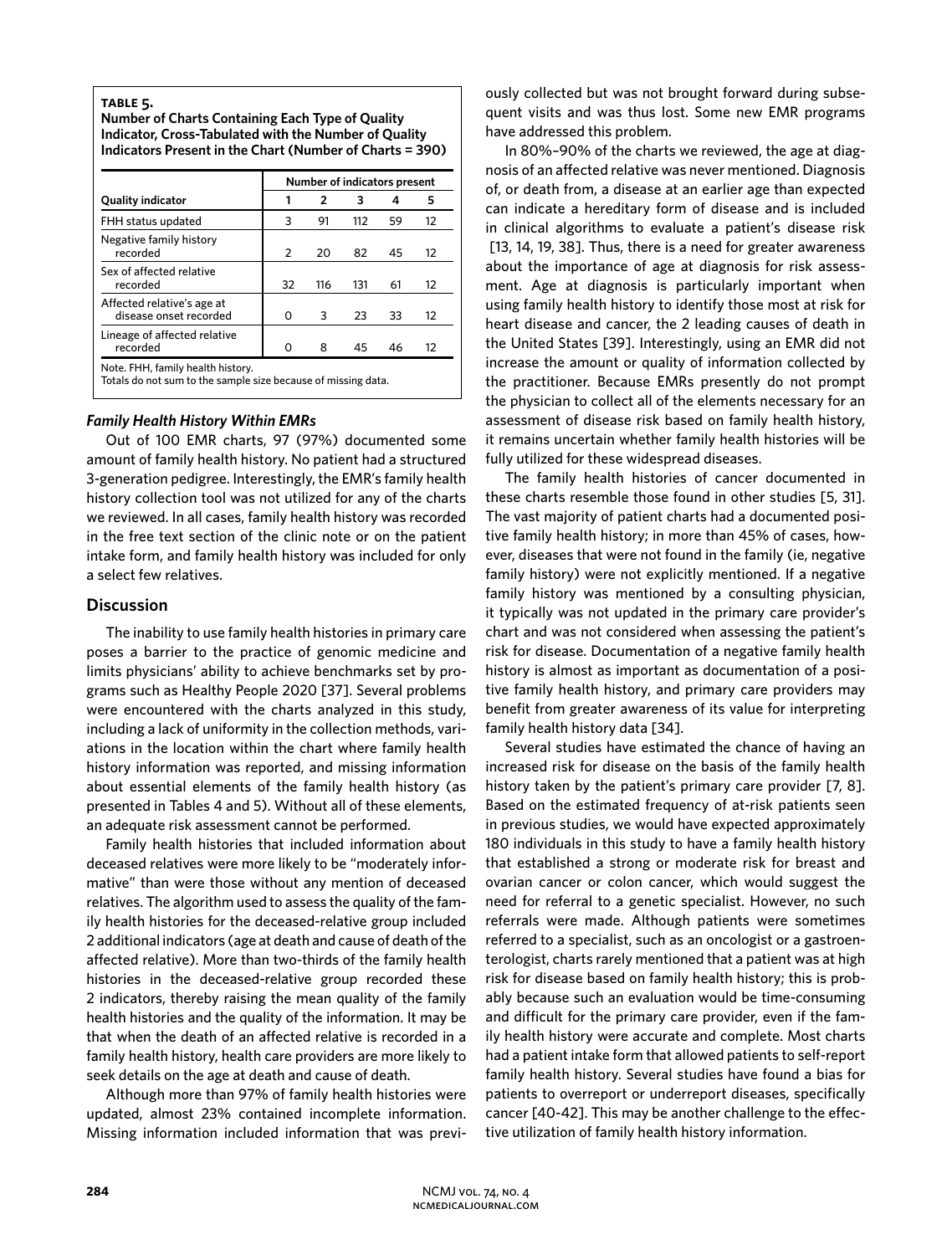*Overcoming barriers to collection and use of family health histories in primary care.* To remove several of the deficiencies we observed in the collection and interpretation of family health histories, it would be helpful if clinicians had a tool that creates a structure containing all of the key elements of family health histories (eg, a pedigree), provides decision support for providers [5, 32, 43], and is compatible with EMRs. A family health history decision support tool would need to be able to do the following things: allow patients to fill out a form about their family health history using a secure online system prior to their appointment; update family health histories without dropping previously collected information about family members; provide a single location for family health history within a chart (especially if the tool is compatible with the EMR); easily identify the number of affected and deceased family members; allow providers to quickly see whether a family has a negative disease history; and use clinically established information to provide an assessment of disease risk and recommendations regarding medical management.

# **Limitations**

Limitations of this study that may reduce the generalizability of its findings to other populations include the small number of charts reviewed per primary care provider, the fact that the sample of primary care providers were all from a single geographic location, the failure to differentiate between patient-generated and physician-collected family health histories, and the inability to assess other quality indicators, such as consanguinity. The latter limitation results from confusion about the information included in charts. For example, a chart might be unclear as to whether the number of family members in the family matches the number of relatives mentioned in the family health history (eg, a patient might have 3 siblings, only 1 of whom is mentioned in the family health history), or there might be uncertainty about some pieces of information (eg, the family health history might mention a brother with heart disease and later refer to a brother with diabetes, without explaining whether these are 2 references to the same person or references to 2 different brothers). Another problem is that the chart review checklist does not collect certain additional types of information (eg, consanguinity). Lastly, there is evidence in the literature that patient-provided family health histories can differ from physician-collected histories. Most charts contained a patient intake form that had been used to collect family health history data, and this form was considered part of the family health history in the patient record.

Despite these limitations, our findings are consistent with those of previous studies, suggesting common factors in the use of family health histories across multiple settings. This study also did not allow for assessment of conversations between patients and providers; therefore, any information about family health history that was discussed in these conversations but was not mentioned in the clinic

notes would not have been collected. The impact of verbally communicated but undocumented family health history information is unknown but is important to consider, especially in primary care settings where relationships are often long-lasting and the time available for documentation is often limited.

# **Conclusion**

Despite the value of family health histories for disease risk assessment, the histories collected in primary care practices usually lack some of the crucial information needed to perform a risk assessment for hereditary cancer syndromes and other chronic disorders [26]. If the use of family health histories for disease risk assessment is to succeed in primary care, collection must be easier and more complete. This study indicates a need for the adoption of family health history collection tools that can analyze the collected information and provide risk-stratified decision support recommendations. NCM

**Karen P. Powell, MS** project coordinator/genetic counselor, Cone Cancer Center, Greensboro, North Carolina.

**Carol A. Christianson, MS** genetic counselor, Cancer Genetics Program, West Michigan Cancer Center, Kalamazoo, Michigan.

**Susan E. Hahn, MS** assistant director of communications, compliance and ethics, John P. Hussman Institute for Human Genomics, University of Miami, Miami, Florida.

**Gaurav Dave, MD, DrPH, MPH** assistant director, NC TraCS Institute, University of North Carolina at Chapel Hill, Chapel Hill, North Carolina.

**Leslie R. Evans, MS** genetic counselor, Center for Biotechnology, Genomics and Health Research, University of North Carolina at Greensboro, Greensboro, North Carolina.

**Susan H. Blanton, PhD** associate director of communications and compliance, and executive director, John P. Hussman Institute for Human Genomics, and associate professor, Dr. John T. Macdonald Foundation Department of Human Genetics, University of Miami, Miami, Florida.

**Elizabeth Hauser, PhD** professor, Department of Medicine and Center for Human Genetics, Duke University, Durham, North Carolina.

**Astrid Agbaje, MA** project director, Cone Health, Greensboro, North Carolina.

**Lori A. Orlando, MD, MHS** assistant professor of medicine, Department of Medicine and Center for Personalized Medicine, Duke University, Durham, North Carolina.

**Geoffrey S. Ginsburg, MD, PhD** director, Institute for Genome Sciences and Policy; executive director, Center for Personalized and Precision Medicine; and professor of medicine and pathology, Duke University School of Medicine, Durham, North Carolina.

**Vincent C. Henrich, PhD** director, Center for Biotechnology, Genomics, and Health Research; and professor of biology, University of North Carolina at Greensboro, Greensboro, North Carolina.

## **Acknowledgments**

The Genomedical Connection is an alliance between the University of North Carolina at Greensboro, Duke University, and Cone Health to promote improved uptake and use of family health history and genomics for risk assessment and disease prevention.

Financial support. Funding for this project was provided by the US Department of the Army (W81XWH-05-1-0383).

Potential conflicts of interest. K.P. consults with CareCore National and Generation Health. C.C. has consulted with CareCore National. L.E. has been employed by, and owns stock in, Counsyl and is currently employed by Life Technologies. G.G. consults for CardioDx, Universal Oncology, and BG Medicine; owns stock in CardioDx and Universal Oncology; has 2 current grants each with Novartis and Pfizer; has received 3 patents and has 2 pending patents; and receives royalties from Elsevier. V.H. consults for LabCorp. All other authors have no conflicts of interest.